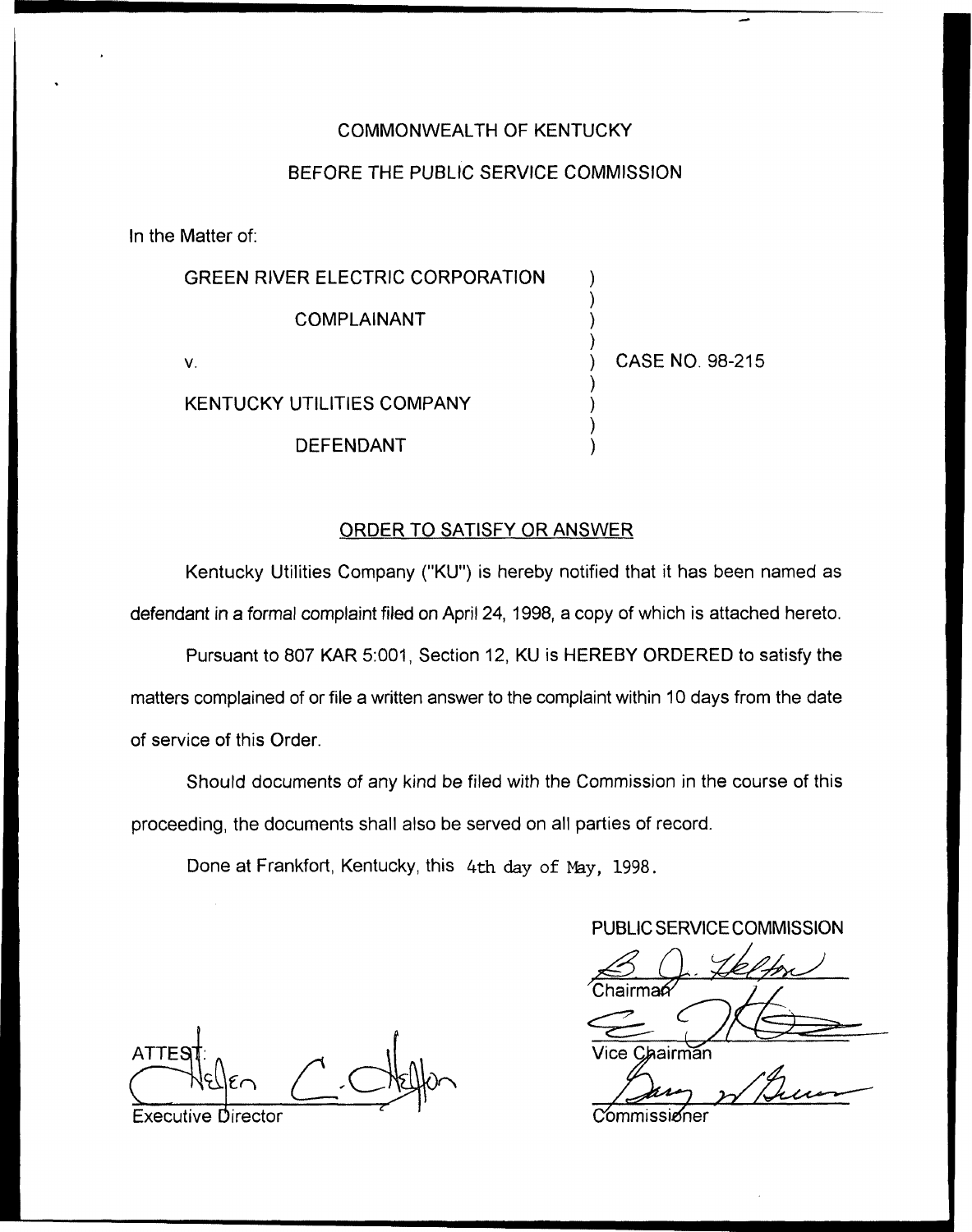**RIE (SERVICE)** 

## COMMONWEALTH OF KENTUCKY BEFORE THE PUBLIC SERVICE COMMISSION

GREEN RIVER ELECTRIC CORPORATION, COMPLAINANT) ) ) ) CASE NO.  $98 - 215$ VS. ) ) ) KENTUCKY UTILITIES COMPANY, DEFENDANT )

COMPLAlNT

The complaint of GREEN RIVER ELECTRIC CORPORATION respectfully shows:

(a) GREEN RIVER ELECTRIC CORPORATION ("Green River Electric") is a corporation duly created under KRS 279.010 et seq. Its mailing address is Post Office Box 1389, Owensboro, Kentucky 42302-1389.

(b) KENTUCKY UTILITIES COMPANY ("KU") is <sup>a</sup> Kentucky corporation with mailing address of One Quality Street, Lexington, Kentucky 40507. KU's resident agent for service of process at this address is George S. Brooks, II.

(c) Green River Electric and KU are both retail electric suppliers as defined under KRS 278.010(4).

(d) Green River Electric and KU have adjacent service territories in Hopkins County, Kentucky, certified under KRS 278.016 et seer.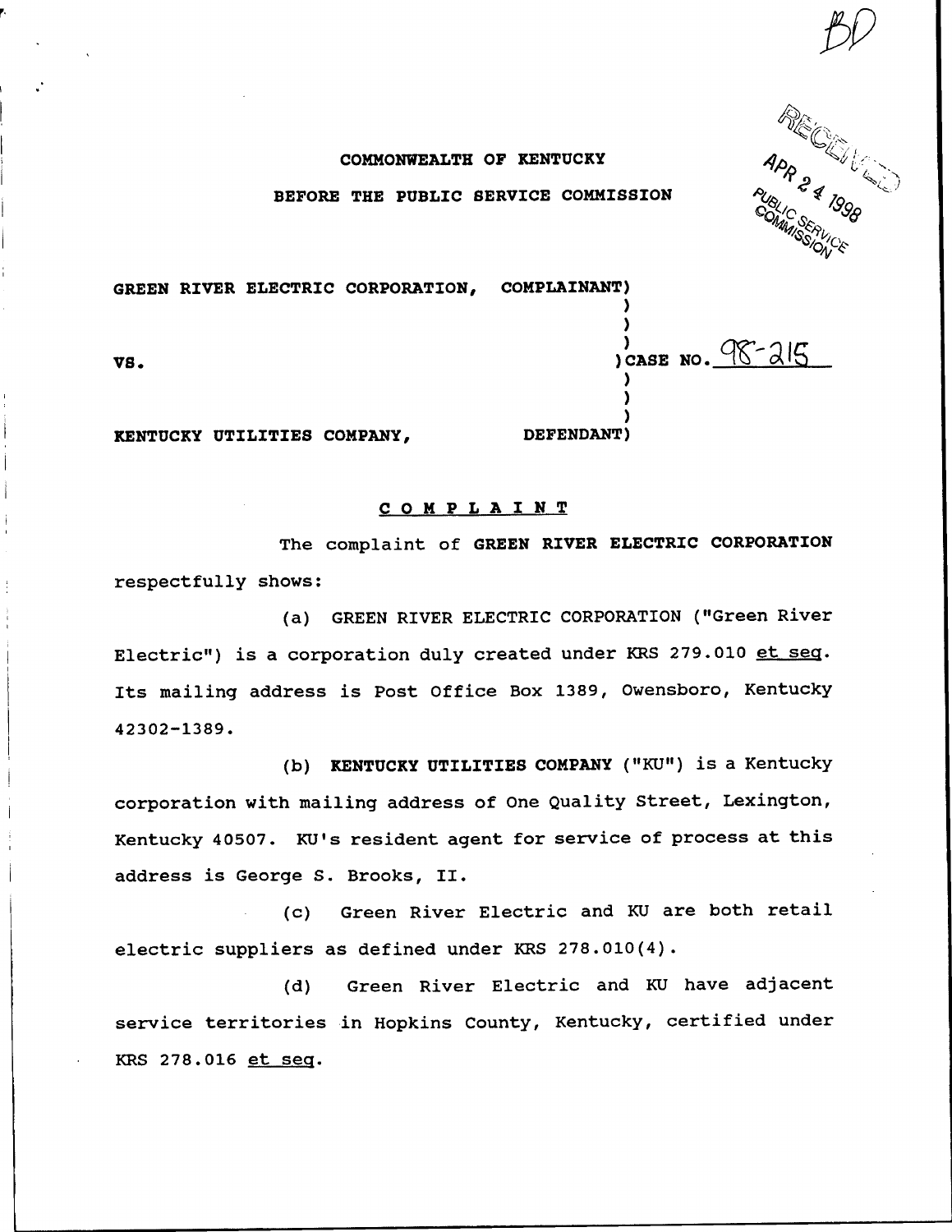(e) Carhartt, Inc. is a corporation that is constructing or causing to be constructed a building and appurtenances ("facility") in the vicinity of the community of Hanson in Hopkins County, Kentucky. The facility will be used for the operation of a distribution center and will be located exclusively in Green River Electric's service territory.

(f) Based on information and belief, Green River Electric alleges that KU is supplying electric service for the construction of the facility and thereafter plans to supply electric service for the operation of the distribution center.

(g) Under KRS 278.016 to .018 and all other applicable law Green River Electric has the right to supply electric service for the construction of the Carhartt, Inc. facility and thereafter to supply electric service for the operation of the distribution center. An order should be entered granting Green River Electric this service right and the defendant should be enjoined from furnishing service to Carhartt, Inc., at. the aforementioned location in Hopkins County, Kentucky.

WHEREFORE, Green River Electric requests:

- 1. That order be entered granting Green River Electric the exclusive right to provide electric service to Carhartt, Inc. at the aforementioned location in Hopkins County, Kentucky.
- 2. That defendant KU be enjoined from furnishing service to Carhartt, Inc. at said location.
- 3. That Green River Electric be afforded all proper relief.

 $-2-$